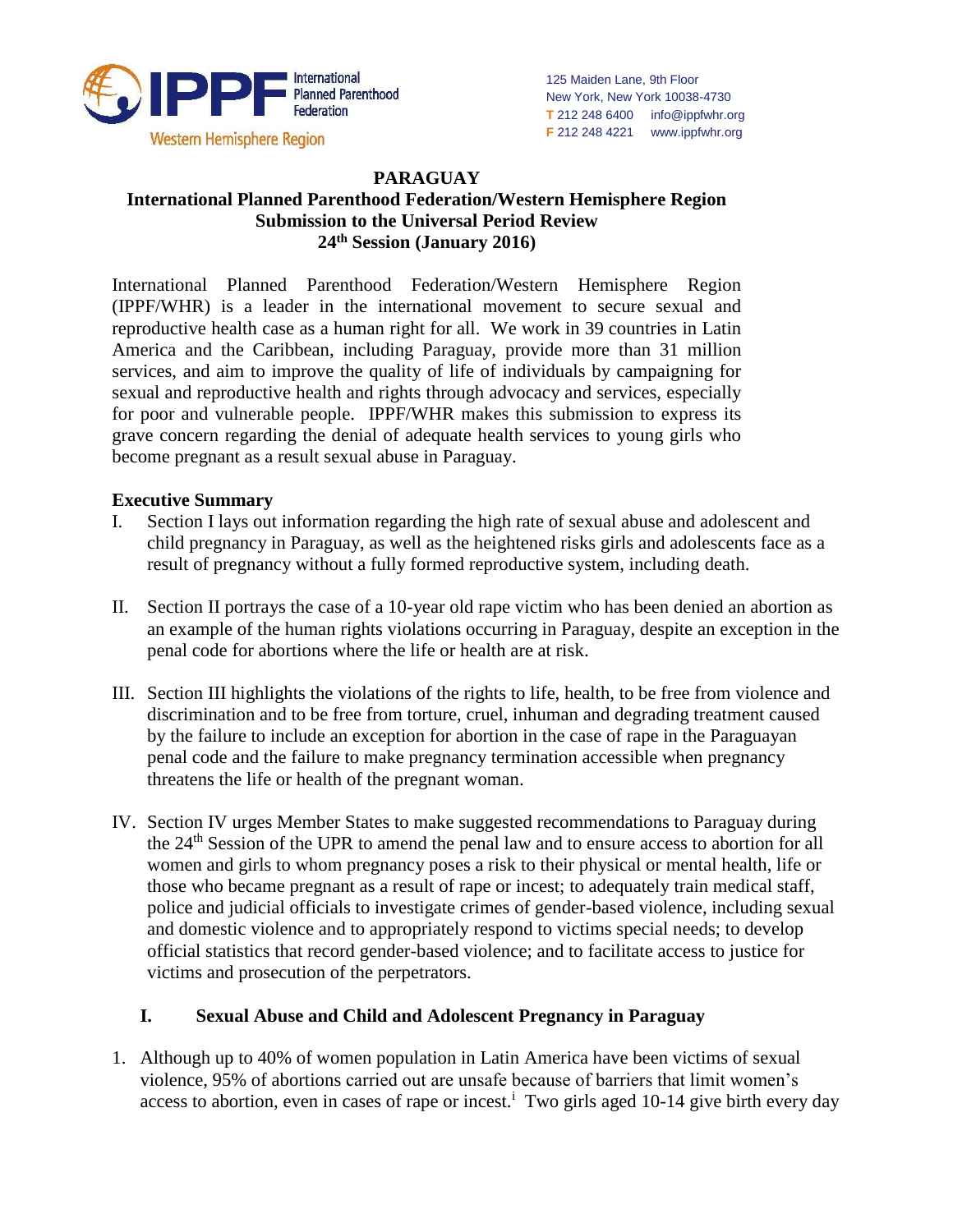in Paraguay, the majority of whom are victims of sexual abuse, which is rarely denounced or punished, and all of whom are legally unable to consent to sex.<sup>ii</sup> While the global adolescent birth rate has decreased globally, the birth rate of girls aged 10-14 in Paraguay has continued to rise each year since  $2009$ , ii reaching 684 in  $2014$ .<sup>iv</sup> One in four pregnant women in Paraguay is an adolescent. $v$ 

- 2. Women and girls in Paraguay are subject to high rates of sexual violence. According to the latest state information, 4.1% of women have been raped, 4.3% have been sexually abused, and 1.3% of women have experienced both rape and sexual abuse.  $\overline{v}$  Of those who were raped, 40.5% were age 15-19 and 16.6% were 10-14, and 4.7% were under age 10.  $\frac{v_{\text{ii}}}{v_{\text{f}}}$  For those who experienced sexual abuse, 18.6% were under age 10, 25.6% were 10-14, and 34% were 15-19. <sup>viii</sup> The state estimates that a minimum of 56,000 women were raped in 2008, but that the real number is likely much higher given the low rate of reporting.<sup>ix</sup> Women who became pregnant as result of those rapes are not legally permitted to access an abortion.
- 3. This is particularly concerning in the cases of children who become pregnant through rape. Childhood and adolescent pregnancy poses a great risk to the health and lives of young girls. In Paraguay, girls aged 10-14 face a risk of death five times higher than a woman whose body is biologically prepared for pregnancy, and adolescents 15-19 face twice the risk of death.<sup>x</sup> Because of this risk, adolescent and young girls make up almost one-fifth of all maternal deaths:  $2.13\%$ , are girls aged 10-14 and 15.6% are girls 15-19. $^{xi}$  Early pregnancy is not only dangerous for the mother. In Paraguay, infants born to mothers 15 to 19 years old are nearly 80% more likely to die during the first year of life than infants born to mothers 20 to 29 years old.<sup>xii</sup>
- 4. Despite the high rate of child and adolescent sexual abuse, pregnancy, and risk of maternal death to young girls, abortion remains inaccessible in Paraguay. As a result of the state's failure to provide safe abortion services, clandestine abortion accounts for almost one-third of the overall maternal mortality rate.<sup>xiii</sup> The Paraguayan Penal Code Article 109 permits termination of pregnancy in cases where it is necessary to avoid a serious risk to the life and health of the woman. Despite this law, abortion is essentially inaccessible, even in clear cases where the life of the pregnant woman is threatened. Furthermore, the law contains no exception for women who become pregnant as a result of rape, including the 684 girls last year, 28 of whom died as a result. These girls face a high risk to their life and health from pregnancy, and yet are unable to access an abortion which is permitted by law.

### **II. The Case of Mainumby**

5. The failure of the Paraguayan state to comply with the law, and the failure to contain an exception for pregnancies resulting from rape and incest within the penal code, results in violations of the human rights to life, to health, and to be free from torture, cruel, inhuman and degrading treatment, which the state of Paraguay is bound to respect, protect and fulfill as part of their obligations under the International Covenant on Civil and Political Rights (ICCPR), xiv the International Covenant on Economic, Social and Cultural Rights (ICESCR), xv the Convention on the Elimination of All Forms of Discrimination against Women (CEDAW),<sup>xvi</sup> the Convention on the Rights of the Child (CRC)<sup>xvii</sup> and Convention against Torture (CAT).<sup>xviii</sup> The case of Mainumby, a pregnant 10-year old rape victim, is a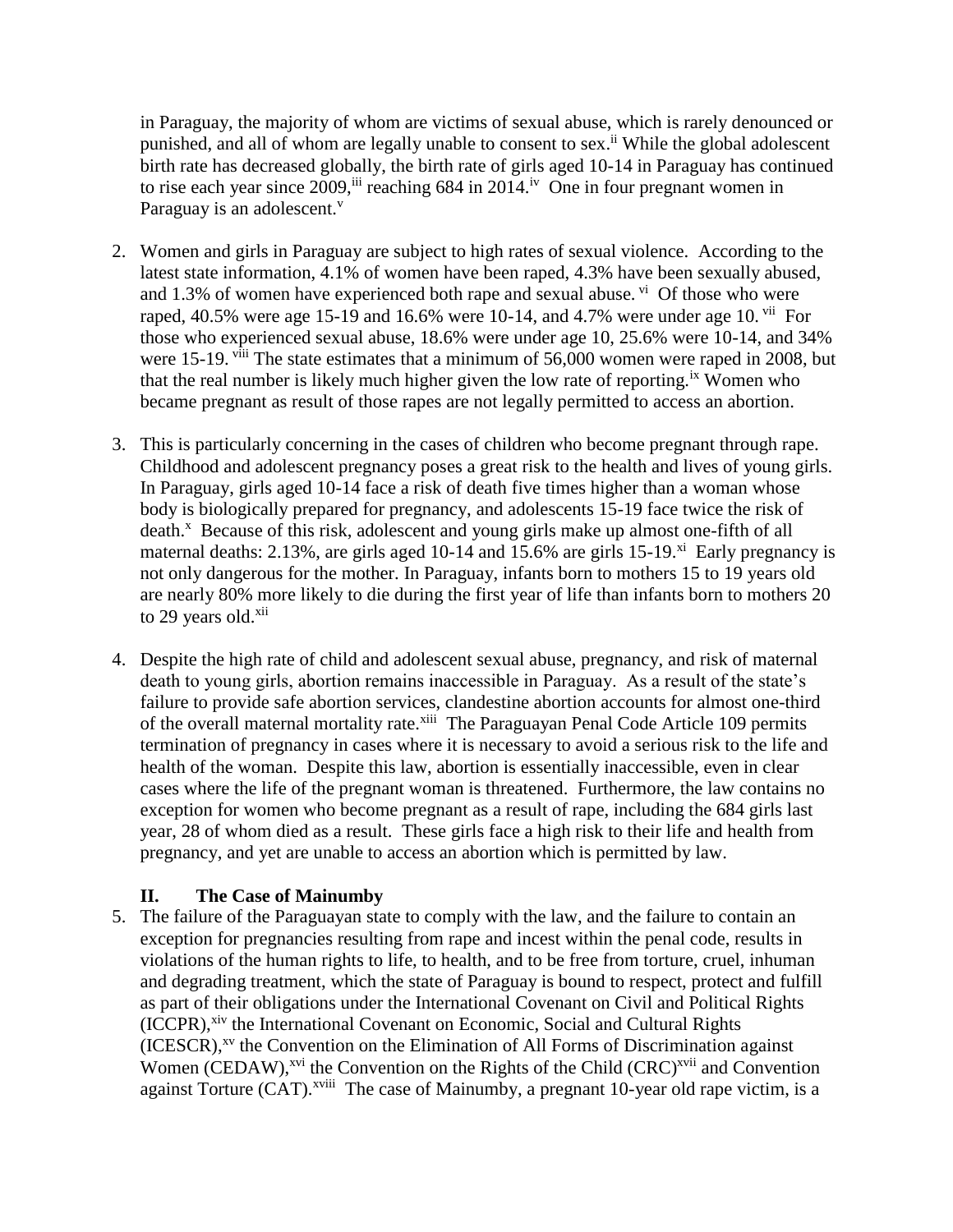clear example of how human rights violations result from the state's failure to comply with the exceptions in the penal code and lack of an exception for rape.<sup>xix</sup>

- 6. On January 20, 2014, the mother of 9-year old Mainumby went to the Criminal State Attorney's Office to report the sexual abuse of the girl by her stepfather.<sup>xx</sup> Prosecutors took no action and dismissed the case in August 2014 without investigating the allegations with due diligence and provided no protective measures.<sup>xxi</sup> Four months after the state dismissed the claim without investigating it, her mother took the 10-year old to the hospital for stomach pain, vomiting and a swollen abdomen.<sup>xxii</sup> After misdiagnosing her for a possible tumor for three months, the hospital informed the mother on April  $21<sup>st</sup>$ ,  $2015$  that Mainumby was  $21$ weeks pregnant as result of rape by her stepfather that the state had failed to prevent.<sup>xxiii</sup>
- 7. The hospital stated that the pregnancy posed a high risk to her life and health because of her young age and the incomplete development of her uterus.<sup>xxiv</sup> In accordance with the law, the mother requested an interruption of the pregnancy on April  $28<sup>th</sup>$  to protect her daughter's life and health.<sup>xxv</sup> A Medical Board composed of doctors, psychiatrist and psychologists who conducted a thorough examination of the girl issued an opinion on May  $12<sup>th</sup>$  recommending the adoption of "the measures necessary for the wellbeing of the girl."<sup>xxxvi</sup> According to the report, the 10-year old girl measured 1.30 meters, weighed 34kg and suffered from malnutrition and anemia.<sup>xxvii</sup> It stated that she had "a four times higher risk to like than an adult pregnancy," and that if the pregnancy were to continue she had a 1.6 times higher risk of postpartum hemorrhage, a 4 times higher risk of endometrial infection, and 1.6 times higher risk of eclampsia, infections, and systemic risks to her underdeveloped reproductive system.<sup>xxviii</sup> The Medical Board therefore recommended interruption of the pregnancy before any these risks materialized to avoid the re-victimization of the girl.<sup>xxix</sup>
- 8. Instead of complying with the recommendation of the medical experts to interrupt the pregnancy as permitted by law, the Paraguayan state imprisoned the mother, who is also a victim of domestic abuse, for failing to protect her daughter, and detained Mainumby in a hospital for young mothers, where she is only permitted to see family two hours per week.<sup>xxx</sup> The Inter-American Commission of Human Rights found the situation to prove an urgent and serious threat to the girl's life, health and personal safety and issued a precautionary measure on June  $8<sup>th</sup>$ , requesting the Paraguayan state to protect the life and personal integrity of the child and ensure she has access to adequate medical treatment recommended by specialists within 72 hours.<sup>xxxi</sup> The State failed to comply with the request, and the child remains in imminent danger to her life and health in blatant violation of her human rights at the time of this submission.

# **III. Human Rights Violations**

# **A. The Right to be Free from Discrimination and Gender-Based Violence**

9. The state's failure to duly investigate the report of sexual abuse of a child violated their obligations to guarantee the right to be free from discrimination and gender-based violence and to security of person under Article 2 of CEDAW,<sup>xxxii</sup> the right to security of person under Article 9 of the ICCPR,<sup>xxxiii</sup> and the right of children to be free from violence under Article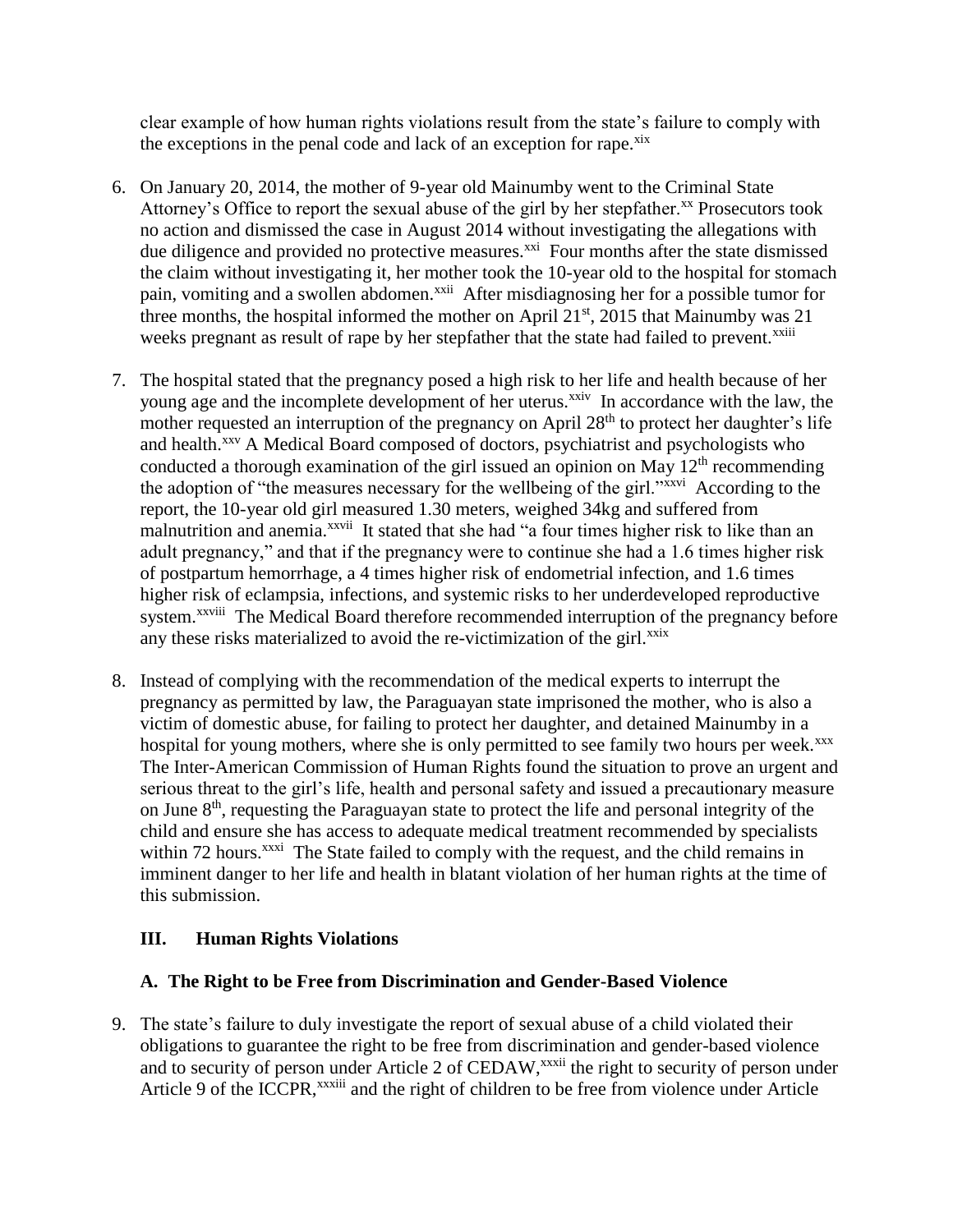19 of the CRC.<sup>xxxiv</sup> It also explicitly violates the state obligation under CRC Art. 34,<sup>xxxv</sup> to "undertake to protect the child from all forms of sexual exploitation and sexual abuse." Experts of the UN Working Group on the Issue of Discrimination against Women in Law and in Practice agree, and recently condemned the State for failing in its responsibility to act with due diligence and protect the child's human rights.<sup>xxxvi</sup>

10. This is not an isolated or new problem. Data regarding violence against women is irregularly recorded, published and disaggregated. Numerous reports by civil society, UN Women, and even the Paraguayan Supreme Court haves consistently found judicial officials insufficiently trained or sensitized to issues of violence against women and pervasive stereotypes and discrimination in handling such matters.<sup>xxxvii</sup> Almost half of all recommendations accepted as new or in progress by Paraguay in the first round at the UPR regarding improving the treatment and wellbeing of women and children.<sup>xxxviii</sup> Six of them, all of which Paraguay claimed where already in the process of implementation, specifically targeted the issue of sexual and gender-based violence against women and children. Yet, as evidenced by the case of Mainumby, this problem is not being adequately addressed by Paraguay, which continues to violate the human rights of girls and women to be free from gender-based violence and discrimination.

### **B. The Right to Life, Health, and Freedom from Torture, Cruel, Inhuman & Degrading Treatment**

- 11. Forcing a 10-year old girl to carry a pregnancy that poses a severe risk to her life and health is violation of her right to life, contained in Article 6 of both the ICCPR<sup>xxxix</sup> and CRC,<sup>xl</sup> the right to health, contained in Articles 12 of CEDAW<sup>xli</sup> and the ICESCR, and Article 24 of the CRC.<sup>xlii</sup> The CAT recommended in their most recent review of Paraguay that, as recommended by the Human Rights Council, the Human Rights Committee, the Committee on the Elimination of Discrimination against Women and the Committee on Economic, Social and Cultural Rights, the state consider providing for further exceptions to the general prohibition of abortion, especially in cases of therapeutic abortion and pregnancy resulting from rape or incest.<sup>xliii</sup> Just one month prior to the case of Mainumby, the Committee on Economic, Social and Cultural Rights again called on Paraguay to review and modify its abortion legislation to ensure its compatibility with other rights such as health and life. ${}^{x}$  So far, the state has not complied with any of these recommendations. In this case, the medical experts made clear that the child faced a quadruple risk of death if she continued to carry the pregnancy and a high risk of numerous medical problems, including permanent damage to her reproductive system. By refusing to comply with medical advice to protect the life and health of the child in disregard of the penal code, the Ministry of Health has violated the human rights to life and health by unnecessarily forcing the girl to a continued and growing threat of severe injuries and death. This is made even more serious a violation of human rights because of the young age of the victim.
- 12. This treatment amounts to torture under the definition of the CAT<sup>xlv</sup> and contained in Article 7 of the ICCPR,<sup>xlvi</sup> and Article 37 of the CRC,<sup>xlvii</sup> which Paraguay has ratified. Article 1 of the CAT states that "'torture" means any act by which severe pain or suffering, whether physical or mental, is intentionally inflicted on a person…for any reason based on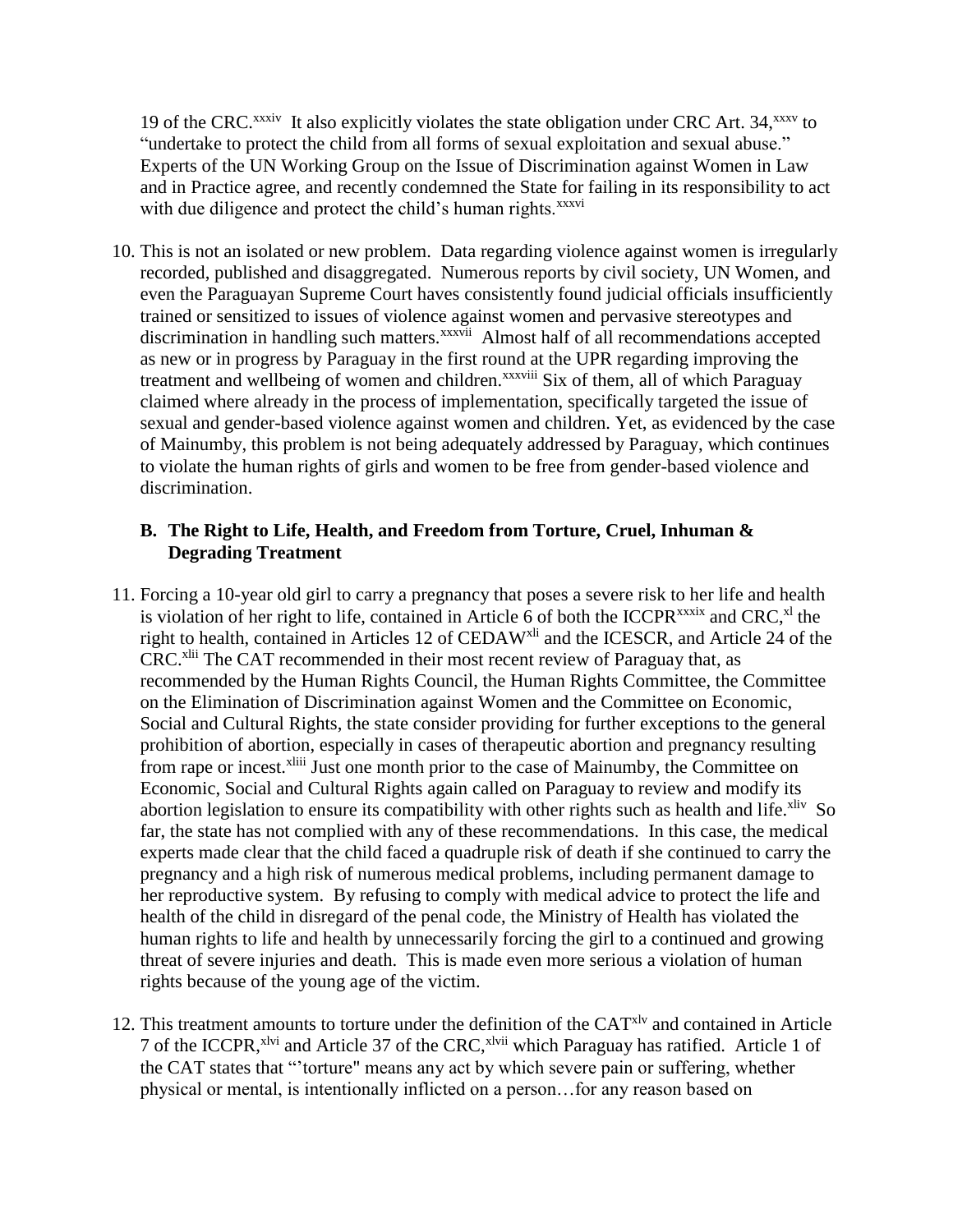discrimination of any kind…by or at the instigation of or with the consent or acquiescence of a public official or other person acting in an official capacity."<sup>xlviii</sup> The Human Rights Committee has held that forcing a woman to continue a pregnancy that presents a risk to her life and health violates her human rights to life and health.<sup>xlix</sup> The Committee on Civil and Political Rights stated in General Comment 28 that denial of access to safe abortion to women who have become pregnant as a result of rape constitutes a breach of Article 7.<sup>1</sup> Regardless, the Paraguayan Health Minister, Antonio Barrios, continues to inflict continuous physical and mental pain and suffering on a 10-year old rape victim due to gender-based discrimination, violating the girl's right to be free from torture, cruel, inhuman or degrading treatment.

# **IV. Recommendations**

j

The failure of the state to include an exception for abortion in cases of rape and to adequately implement the penal law regarding exceptions to life and health results in human rights violations for women and girls. Therefore, IPPF/WHR urges member states to consider making the following recommendations at the upcoming UPR of Paraguay:

- **1. Amend penal code Article 109 to remove legal and other barriers to guarantee access to abortion for all women and girls to whom pregnancy poses a risk to their life, health, defined by the World Health Organization as a state of complete physical, mental and social well-being, li or those who became pregnant as a result of rape or incest.**
- **2. Train medical staff, police and judicial officials to effectively and appropriately investigate crimes of gender-based violence, including sexual and domestic violence, and conduct sensitization training so they can effectively and appropriately respond to victims' special needs.**
- **3. Develop official statistics that record cases of gender-based violence, including sexual and domestic violence, femicide, abuse, and sexual abuse, especially of children and adolescents, and to facilitate access to justice for victims and prosecution of the perpetrators.**

<sup>&</sup>lt;sup>i</sup> European Parliament Resolution on Paraguay: Legal Aspects Relating to Child Pregnancy, Resolution 2015/2733(RSP) (6/10/15) *available at*

http://www.europarl.europa.eu/sides/getDoc.do?type=MOTION&reference=P8-RC-2015-0547&language=EN. ii Javier Rodriguez, "Las Niñas Madres," PÁGINA SIETE (5/24/15), *available at*

http://www.paginasiete.bo/revmiradas/2015/5/24/ninas-madres-paraguay-57032.html. iii UNITED NATIONS POPULATION FUND (UNFPA), *Embarazos Adolescentes en Paraguay: Un Reto para el Logro del Desarrollo*, (last accessed 6/22/15) *available at*  http://www.unfpa.org.py/download/PARAGUAY\_cartilla%20embarazo%20adolescente.pdf [*hereinafter* UNFPA, *Embarazos Adolescentes en Paraguay*].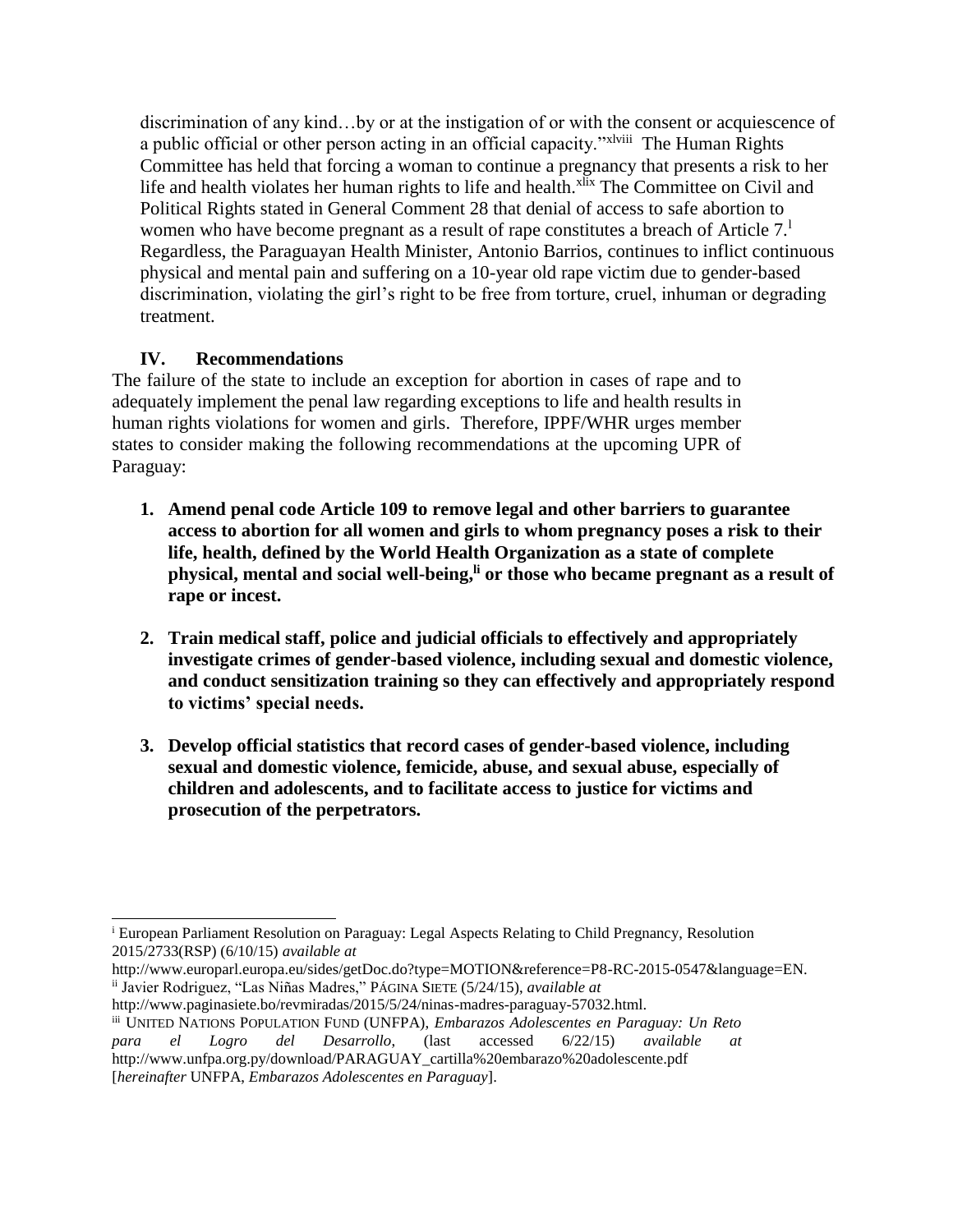iv "10 Datos sobre la Salud de las Mujeres," PARAGUAY.COM, (5/27/15), *available at*

http://www.paraguay.com/nacionales/10-datos-sobre-salud-de-las-mujeres-128589.

v Joparé Paraguay, *En Paraguay, 1 de Cada 4 Mujeres Embarazadas es Adolescente*, UNITED NATIONS POPULATION FUND (UNFPA) p.8 (2013) *available at* http://www.unfpa.org.py/download/jopare53.pdf

vi *Encuesta Demográfica de Salud Sexual y Reproductiva 2008: Informe Final*, CENTRO PARAGUAYO DE ESTUDIOS DE POBLACIÓN (CEPEP), 321-22 (2009) (*available at* http://www.cepep.org.py/archivos/ENDSSR2008\_2.pdf. vii *Id*.

viii *Id*.

j

ix *Id*.

x Javier Rodgriuez, "Las Ninas Madres," *supra* n. 2; Joparé Paraguay, *supra* note 6 at 8.

xi UNFPA, *Embarazos Adolescentes en Paraguay, supra* n.3.

xii TM McDevitt, A. Adlakha & TB Fowler, et *al. Trends in Adolescent Fertility and Contraceptive Use in the Developing World.* [IPC/95-1]. Washington, DC: U.S. Bureau of the Census, 1996.

xiii UNITED NATIONS POPULATION FUND (UNFPA), *Embarazos Adolescentes en Paraguay, supra* n. 3.

xiv International Covenant on Civil and Political Rights, G.A. res. 2200A (XXI), 21 U.N. GAOR Supp. (No. 16) at 52, U.N. Doc. A/6316 (1966), 999 U.N.T.S. 171, *entered into force* Mar. 23, 1976 [*hereinafter* ICCPR].

xv International Covenant on Economic, Social and Cultural Rights, G.A. res. 2200A (XXI), 21 U.N. GAOR Supp.

(No. 16) at 49, U.N. Doc. A/6316 (1966), 993 U.N.T.S. 3, *entered into force* Jan. 3, 1976 [*hereinafter* ICESCR].

xvi Convention on the Elimination of All Forms of Discrimination against Women, *adopted* Dec. 16, 1966, art. 1,

G.A. Res. 34/180, U.N. GAOR, 39th Sess., Supp. No. 46 at 193, U.N. Doc. A/34/46, U.N.T.S. 13 (*entered into force* Sept. 3, 1981) [*hereinafter* CEDAW].

xvii Convention on the Rights of the Child, G.A. res. 44/25, annex, 44 U.N. GAOR Supp. (No. 49) at 167, U.N. Doc. A/44/49 (1989), *entered into force* Sept. 2, 1990 [*hereinafter* CRC].

xviii Convention against Torture and Other Cruel, Inhuman or Degrading Treatment or Punishment, G.A. res. 39/46, annex, 39 U.N. GAOR Supp. (No. 51) at 197, U.N. Doc. A/39/51 (1984), *entered into force* June 26, 1987 [*hereinafter* CAT].

xix COMSIÓN INTERAMERICANA DE DERECHOS HUMANOS, *Resolución 22/2015, Medidas Cautelares No. 178/15, Asunto Nina Mainumby Respecto de Paraguay* (6/8/2015), *available at* 

http://www.oas.org/es/cidh/decisiones/pdf/2015/MC178-15-ES.pdf.

xx *Id*., para. 3(A).  $\overline{X}^{\text{xi}}$  *Id.* 

 $x^{\text{xiii}}$  *Id.*, para. 3(B)-3(C).

xxiii *Id*., para. 3(D).

xxiv *Id*., para. 3(D).

xxv *Id*., para 3(E).

xxvi *Id*., para 3(F).

xxvii *Id*.

xxviii *Id*.

xxix *Id*.

xxx *Id*., para. 3(G).

xxxi *Id*., para 23-24.

xxxii CEDAW, *supra* note 16, Article 2.

xxxiii ICCPR, *supra* note14, Article 9

xxxiv CRC, *supra* note 17, Article 19.

xxxv CRC, *supra* note 17, Article 34.

xxxvi "Paraguay: UN Experts Deplore Governments Failure to Protect 10-year-old Rape Survivor," OFFICE OF THE HIGH COMMISSIONER OF HUMAN RIGHTS, (5/11/2015), *available at* 

http://www.un.org/apps/news/story.asp?NewsID=50826#.VYM5ZflVhBc.

xxxvii COMITÉ DE AMÉRICA LATINA Y EL CARIBE PARA LA DEFENSA DE LOS DERECHOS DE LA MUJER (CLADEM), *Dossier sobre Violencia Domestica en América Latina y el Caribe*, p.114 (2004), *available at*  http://www.cepal.org/mujer/noticias/paginas/6/27456/DossierViolenciaDomestica.pdf; COMISIÓN INTERAMERICANA DE DERECHOS HUMANOS, "II. Inadequacies in the Judicial Response to the Cases of Violence against Women: Obstacles to the Fulfillment of the Obligation to Practice Due Diligence and Combat Impunity," *Access to Justice for Women Victims of Violence in the Americas,* RELATORIA SOBRE LOS DERECHOS DE LAS MUJERES, para. 154

(2007) *available at* http://www.cidh.oas.org/women/access07/chap2.htm#\_ftnref211; UNITED NATIONS POPULATION